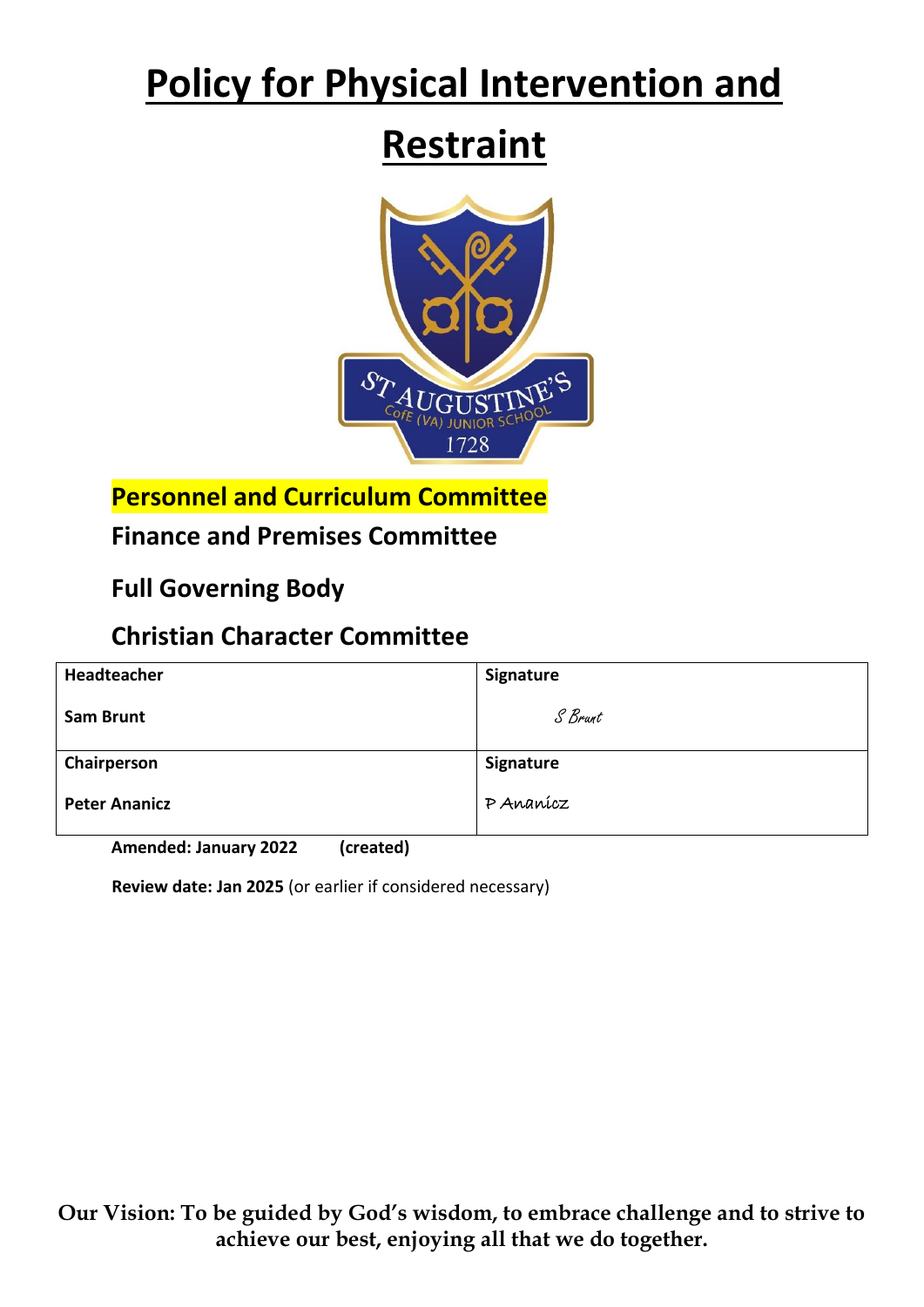#### **Introduction**

St Augustine's CE Junior School encourages pupils to make positive behaviour choices. However pupils sometimes do make the wrong choices. On rare occasions this may result in a situation that requires some form of physical intervention by staff. Our Restraint Policy is based upon the following principles:

- Physical intervention is used only as a last resort when other appropriate strategies have failed.
- Any physical contact is only the minimum required.
- Physical intervention is used in ways that maintain the safety and dignity of all concerned.
- Incidents are recorded and reported to the Headteacher.
- Parents are informed of each incident.

#### 1. **The Legal Framework**

Section 93 of the Education & Inspections Act 2006 allows 'teachers and other persons who are authorised by the Headteacher who have control or charge of pupils to use such force as is reasonable in all the circumstances to prevent a pupil from doing, or continuing to do, any of the following:

- Causing injury to his/herself or others.
- Committing an offence.
- Damaging property.
- Prejudicing the maintenance of good order & discipline This policy has been written with DFE 'Use of reasonable force' advice for Headteachers, staff and governing bodies (July 2013).

#### 2. **Definition**

The DFE guidance (2013) on the 'Use of Reasonable Force' defines and explains these terms in the following way:

- The term 'reasonable force' covers the broad range of actions used by most teachers at some point in their career that involve a degree of physical contact with pupils.
- Force is usually used either to control or restrain. This can range from guiding a pupil to safety by the arm through to more extreme circumstances such as breaking up a fight or where a pupil needs to be restrained to prevent violence or injury.
- 'Reasonable in the circumstances' means using no more force than is needed.
- Control means either passive physical contact, such as standing between pupils or blocking a pupil's path, or active physical contact such as leading a pupil by the arm out of a classroom.
- Restraint means to hold back physically or to bring a pupil under control. It is typically used in more extreme circumstances, for example when two pupils are fighting and refuse to separate without physical intervention.
- School staff should always try to avoid acting in a way that might cause injury, but in extreme cases it may not always be possible to avoid injuring the pupil. All members of staff who can use reasonable force have a legal power to use it. This power applies to any member of staff at the school. It can also apply to people whom the Headteacher has temporarily put in charge of pupils such as unpaid volunteers or parents accompanying pupils on a school organised visit.

The DFE Guidance 2013 on 'Use of reasonable force' states that schools can use reasonable force to: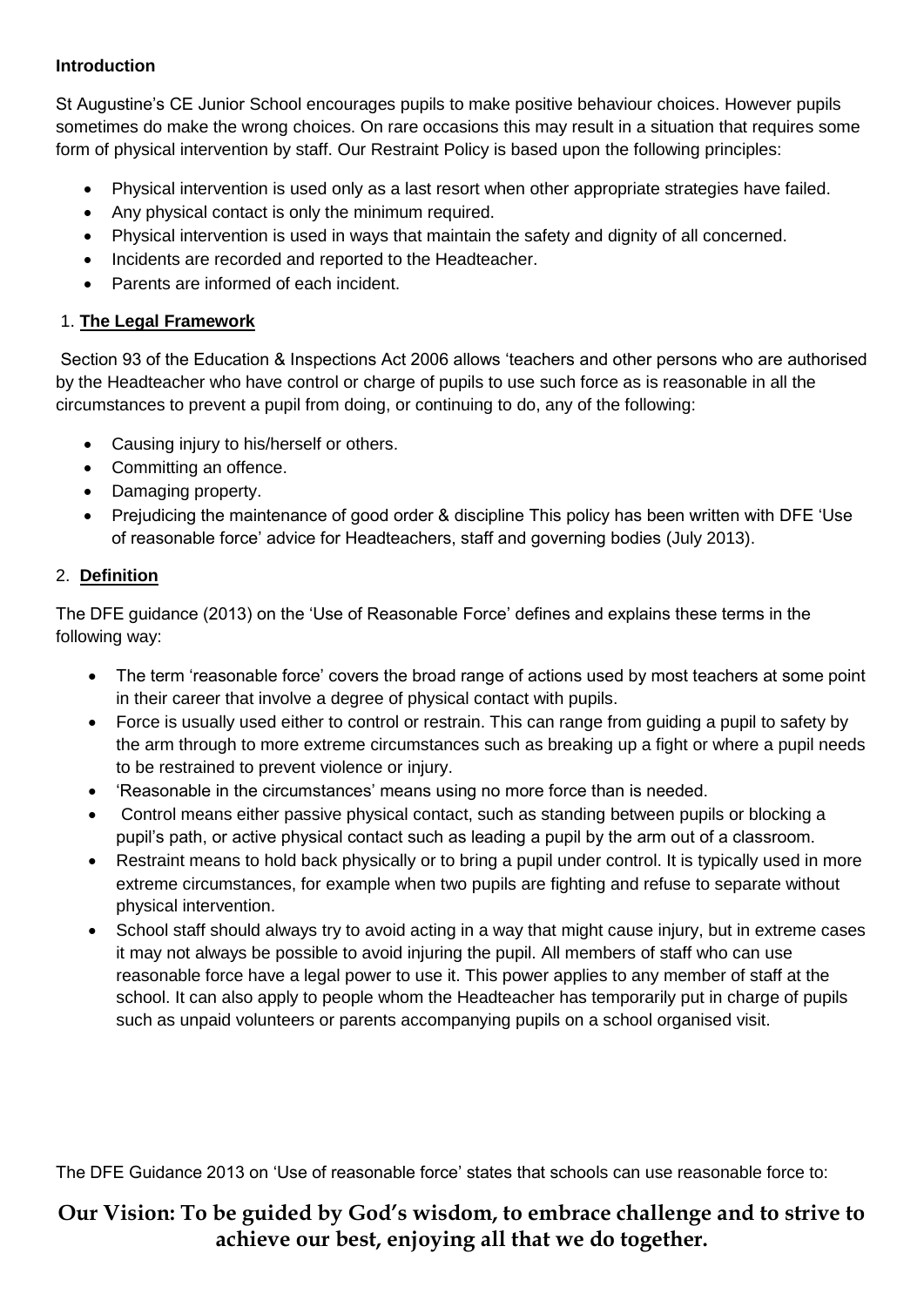- Remove disruptive children from the classroom where they have refused to follow and instruction to do so;
- Prevent a pupil behaving in a way that disrupts a school event, trip or a visit;
- Prevent a pupil leaving the classroom where allowing the pupil to leave would risk their safety or lead to behaviour that disrupts the behaviour of others;
- Prevent a pupil from attacking a member of staff or another pupil, or to stop a fight in the playground; and » restrain a pupil at risk of harming themselves through physical outbursts.

Schools cannot:

Use force as a punishment - it is always unlawful to use force as a punishment.

In addition to the general power to use reasonable force described above, Headteachers and authorised staff can use such force, as is reasonable given the circumstances, to conduct a search for the following 'prohibited items': knives and weapons, alcohol, illegal drugs, stolen items, tobacco and cigarette papers, fireworks, pornographic images and any article that has been or is likely to be used to commit an offence, cause personal injury or damage to property.

Force cannot be used to search for items banned under the school rules.

#### 3. **Our Approach**

We aim to avoid the need for physical intervention and regard this as a last resort in a minority of situations. We always aim to deal with behaviour using a positive approach and therefore this policy should be read in conjunction with our Positive Behaviour Policy Behaviour (Autumn 2016).

It is not possible to define every circumstance in which physical restraint would be necessary or appropriate. Staff exercise their own professional judgement in situations which arise within the above categories. Staff act within our school's policy on behaviour and discipline, particularly in dealing with disruptive behaviour.

It is stressed that physical intervention is only used when all other strategies have failed to have the desired effect on a pupil's behaviour. NB It is not illegal to touch a pupil. There are occasions when physical contact, other than reasonable force, with a pupil is proper and necessary.

Examples of where touching a pupil might be proper or necessary:

- Holding the hand of the child at the front/back of the line when going to assembly or when walking together around the school.
- When comforting a distressed pupil.
- When a pupil is being congratulated or praised.
- To demonstrate how to use a musical instrument.
- To demonstrate exercises or techniques during PE lessons or sports coaching.
- To give first aid.

All staff are aware that when they are in charge of children during the school day, or during other supervised activities, they are acting in loco parentis and have a 'Duty of Care' to all children they are in charge of. They therefore take reasonable action to ensure the safety and well-being of all pupils. This being said, staff are not expected to place themselves in situations where they are likely to suffer injury as a result of their intervention.

#### 4. **Use of Physical Restraint or Intervention**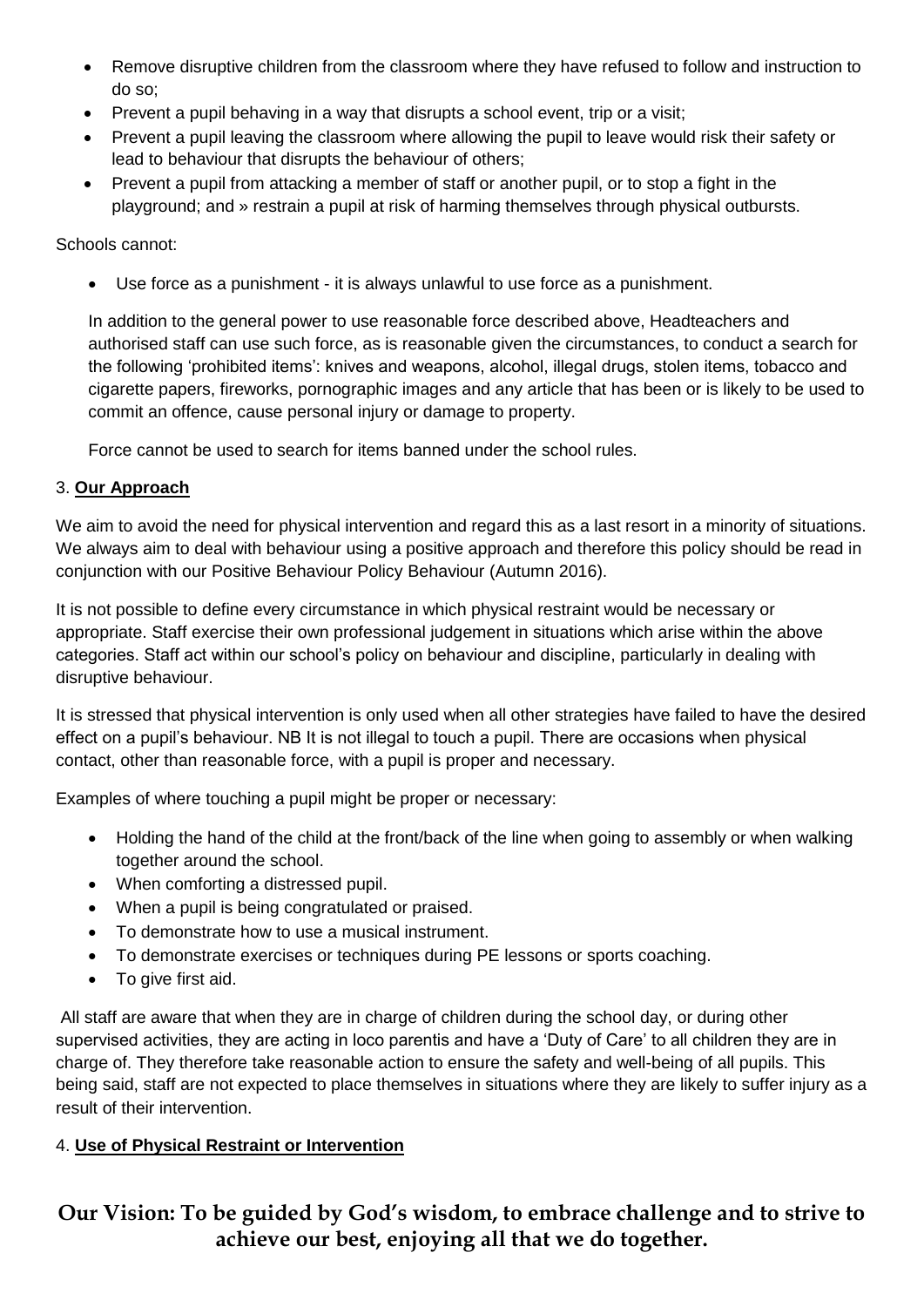- Physical restraint is applied as an act of care and control with the intention of re-establishing verbal control as soon as possible and, at the same time, allowing the pupil to regain self-control. It never takes a form which could be seen as punishment.
- Staff are only authorised to use reasonable force in applying physical restraint i.e. only applying force necessary to stop or prevent danger should be used, in accordance with the guidelines below.
- In all circumstances, alternative methods are used as appropriate with physical intervention or restraint a last resort. .

In the exceptional circumstances when physical restraint or intervention becomes necessary, staff:

| DO                                                                                                                                                                                                                                                                                                                                                                                                                                                                                                                                                          | <b>DO NOT</b>                                                                                                                                                                                                                                                                                                                                                                                                                                                                                                                                                                                                                                                                             |
|-------------------------------------------------------------------------------------------------------------------------------------------------------------------------------------------------------------------------------------------------------------------------------------------------------------------------------------------------------------------------------------------------------------------------------------------------------------------------------------------------------------------------------------------------------------|-------------------------------------------------------------------------------------------------------------------------------------------------------------------------------------------------------------------------------------------------------------------------------------------------------------------------------------------------------------------------------------------------------------------------------------------------------------------------------------------------------------------------------------------------------------------------------------------------------------------------------------------------------------------------------------------|
| • Summon help / involve another member of<br>staff if possible<br>Continue to talk to the pupil in a calm way<br>$\bullet$<br>Use simple and clear language<br>$\bullet$<br>Tell the pupil what s/he must do for them to<br>$\bullet$<br>remove the restraint (this may need frequent<br>repetition)<br>Use the minimum force necessary<br>$\bullet$<br>Be aware of any feelings of anger<br>$\bullet$<br>Hold limbs above a major joint if possible<br>$\bullet$<br>e.g. above the elbow<br>• Relax the restraint in response to the pupil's<br>compliance | Try to manage on your own<br>$\bullet$<br>Stop talking even if the pupil does not reply<br>$\bullet$<br>Act in temper<br>$\bullet$<br>Allow a prolonged verbal exchange with<br>$\bullet$<br>the pupil<br>Involve other pupils in the restraint<br>$\bullet$<br>Use physical restraint or intervention as a<br>$\bullet$<br>punishment<br>• Touch or hold the pupil in a way that could<br>be viewed as sexually inappropriate<br>conduct<br>Twist or force limbs back against a joint<br>$\bullet$<br>Bend fingers or pull hair<br>Hold the pupil in a way which will restrict<br>$\bullet$<br>blood flow or breathing e.g. around the<br>neck<br>Slap, punch, kick or trip up the pupil |

#### 5. **Actions After An Incident**

- Physical restraint often occurs in response to highly charged emotional situations and there is a clear need for debriefing after the incident, both for the staff involved and the pupil.
- The Headteacher is informed of any incident as soon as possible and takes responsibility for making arrangements for debriefing once the situation has stabilised.
- An appropriate member of the teaching staff debriefs the pupil concerned: the debrief includes consideration of the circumstances that precipitated the incident and exploring ways in which future incidents can be avoided.
- Any other individuals involved in the incident are offered support.
- If the behaviour is part of an ongoing pattern it will probably be necessary to address the situation through the development or review of an individual behaviour plan (IBP), which may include a risk assessment, an anger management programme and possible involvement of external agencies.
- All incidents are recorded immediately on a Restraint Recording Form (Appendix1). All sections of the report are completed so that any patterns of behaviour can be identified and addressed. In the event of any future complaint or allegation this record provides essential and accurate information.
- A copy is filed in the child's appropriate file and a central copy is kept by the Headteacher.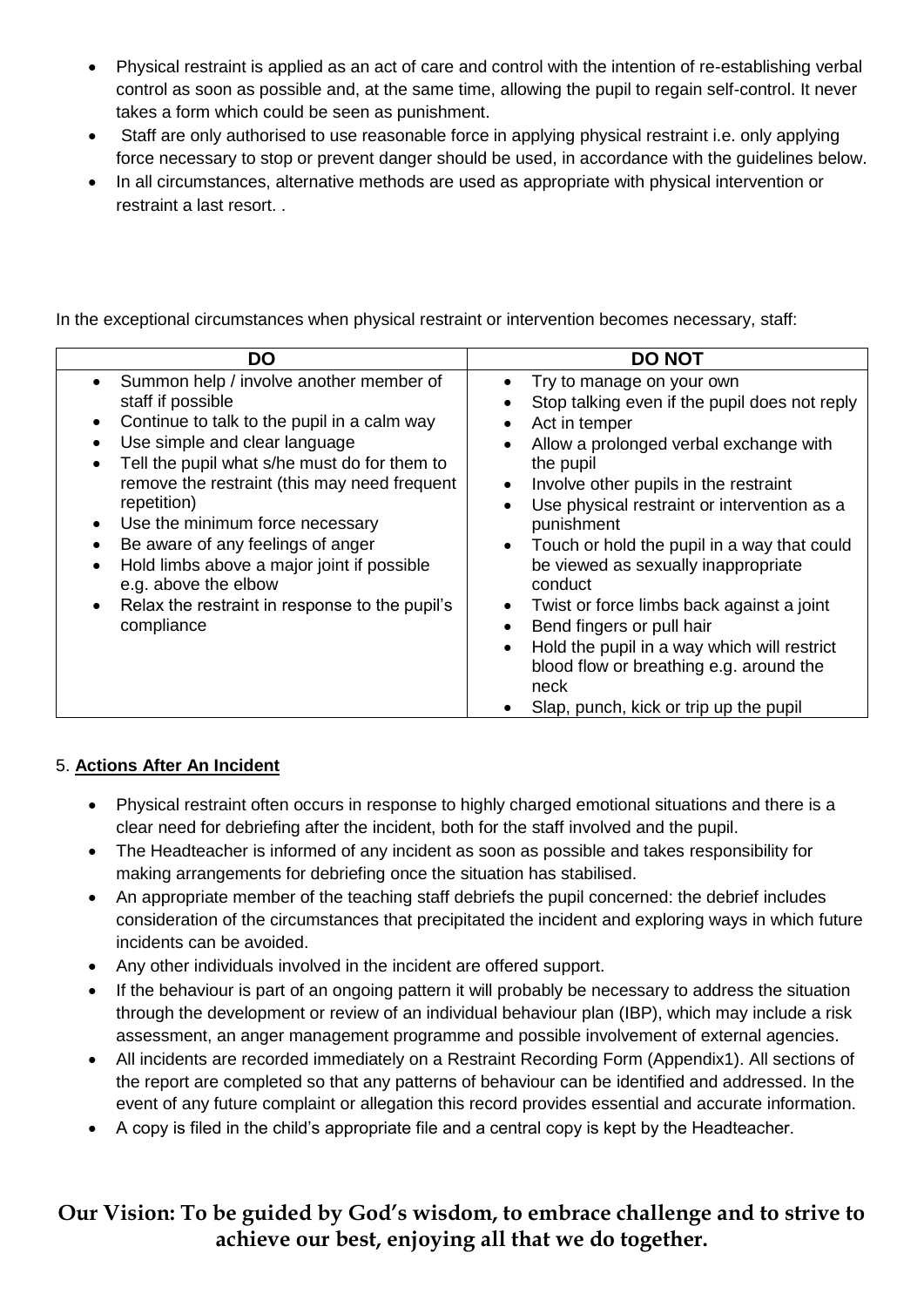A member of the teaching staff contacts parents as soon as possible after an incident, on the same day if possible, to inform them of the actions that were taken and why, and to provide them with an opportunity to discuss it.

#### 6. **Risk Assessments**

If we become aware that a pupil is likely to behave in a disruptive way that may require the use of reasonable force, we will plan how to respond if the situation arises. Such planning (recorded on an IBP) addresses:

- Strategies to be used prior to intervention.
- Ways of avoiding 'triggers' if these are known.
- Involvement of parents to ensure that they are clear about the specific action the school might need to take.
- Briefing of staff to ensure they know exactly what action they should be taking (this may identify a need for training or guidance).
- Identification of additional support that can be summoned if appropriate.
- The school's duty of care to all pupils and staff

#### 7. **Complaints and Allegations**

Despite our best endeavours, a dispute about the use of force by a member of staff might lead to an investigation under our Complaints Policy (Autumn 16). If following preliminary investigations it is deemed necessary, the Headteacher will contact the LADO in line with our Safeguarding and Child Protection Policy (Autumn 16).

This policy should be read in conjunction with the following policies:

- Behaviour Policy
- Safeguarding and Child Protection Policy
- Guidance for Safer Working Practice for Adults who Work with Children and Young People in School Settings

#### **APPENDICES**:

#### **Appendix 1: Restraint Recording Form**

#### **Appendix 2: Sample letter to parents following an incident**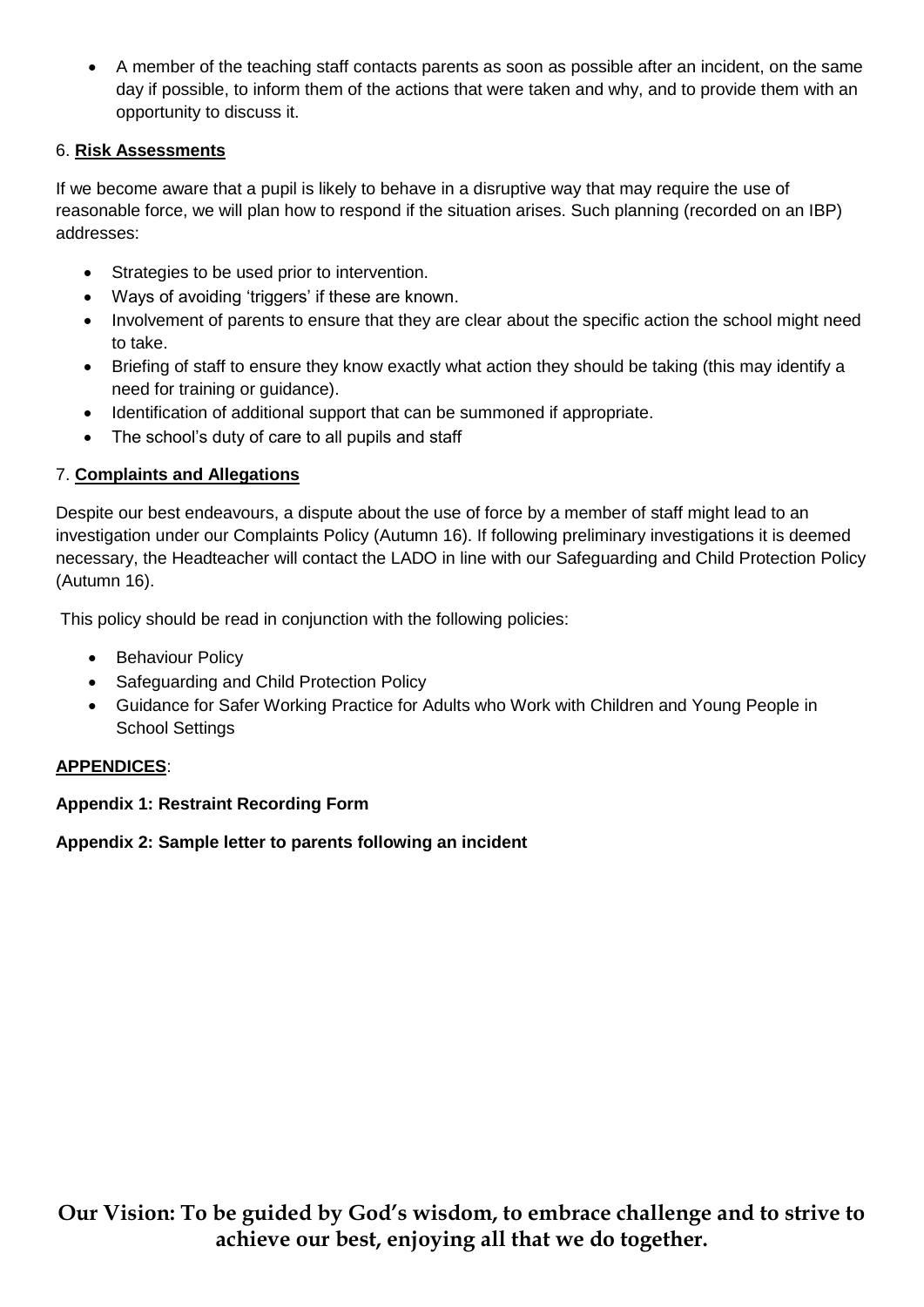## **St Augustine's C of E (VA) Junior School**

## **RECORD OF POSITIVE PHYSICAL HANDLING / RESTRAINT**

|                                                                                    |                        |                                                  | <b>CARGRESS</b>                    |  |
|------------------------------------------------------------------------------------|------------------------|--------------------------------------------------|------------------------------------|--|
| Child's Name:                                                                      |                        | Date:                                            |                                    |  |
| Class:                                                                             |                        | Time:                                            |                                    |  |
| Location of Incident:                                                              |                        |                                                  | <b>Report Completed by:</b>        |  |
| Events leading up to the incident:                                                 |                        |                                                  |                                    |  |
|                                                                                    |                        |                                                  |                                    |  |
|                                                                                    |                        |                                                  |                                    |  |
|                                                                                    |                        |                                                  |                                    |  |
|                                                                                    |                        |                                                  |                                    |  |
| Description of incident:                                                           |                        |                                                  |                                    |  |
|                                                                                    |                        |                                                  |                                    |  |
|                                                                                    |                        |                                                  |                                    |  |
|                                                                                    |                        |                                                  |                                    |  |
|                                                                                    |                        |                                                  |                                    |  |
|                                                                                    |                        |                                                  |                                    |  |
|                                                                                    |                        |                                                  |                                    |  |
|                                                                                    |                        |                                                  |                                    |  |
|                                                                                    |                        |                                                  |                                    |  |
| How did the child respond? How was the situation resolved?                         |                        |                                                  |                                    |  |
|                                                                                    |                        |                                                  |                                    |  |
|                                                                                    |                        |                                                  |                                    |  |
|                                                                                    |                        |                                                  |                                    |  |
|                                                                                    |                        |                                                  |                                    |  |
| Names of those involved. (Adults and children)                                     |                        |                                                  |                                    |  |
|                                                                                    |                        |                                                  |                                    |  |
|                                                                                    |                        |                                                  |                                    |  |
|                                                                                    |                        |                                                  |                                    |  |
|                                                                                    |                        |                                                  |                                    |  |
| Names of witnesses. (Adults and children)                                          |                        |                                                  |                                    |  |
|                                                                                    |                        |                                                  |                                    |  |
|                                                                                    |                        |                                                  |                                    |  |
|                                                                                    |                        |                                                  |                                    |  |
|                                                                                    |                        |                                                  |                                    |  |
| What de-escalation techniques were used prior to physical controls? (tick below)   |                        |                                                  |                                    |  |
| verbal advice/support                                                              | distraction            |                                                  | Success reminder                   |  |
| reassurance                                                                        | planned ignoring       |                                                  | Other (please specify)             |  |
| calm talking/stance                                                                | negotiation            |                                                  |                                    |  |
| time out offered/directed                                                          | humour                 |                                                  |                                    |  |
| choice/limits/consequences                                                         | transfer adult         |                                                  |                                    |  |
| Why was the decision made to use restraint? (tick below)                           |                        |                                                  |                                    |  |
|                                                                                    |                        |                                                  |                                    |  |
| To prevent child from causing injury to him/herself                                |                        | To prevent child from causing serious disruption |                                    |  |
| To prevent child from causing injury to others                                     |                        |                                                  | To prevent child from running away |  |
| To prevent child from causing damage to property                                   | Other (please specify) |                                                  |                                    |  |
| Description of restraint used. (Please include approximate time span of any holds) |                        |                                                  |                                    |  |
|                                                                                    |                        |                                                  |                                    |  |
|                                                                                    |                        |                                                  |                                    |  |
|                                                                                    |                        |                                                  |                                    |  |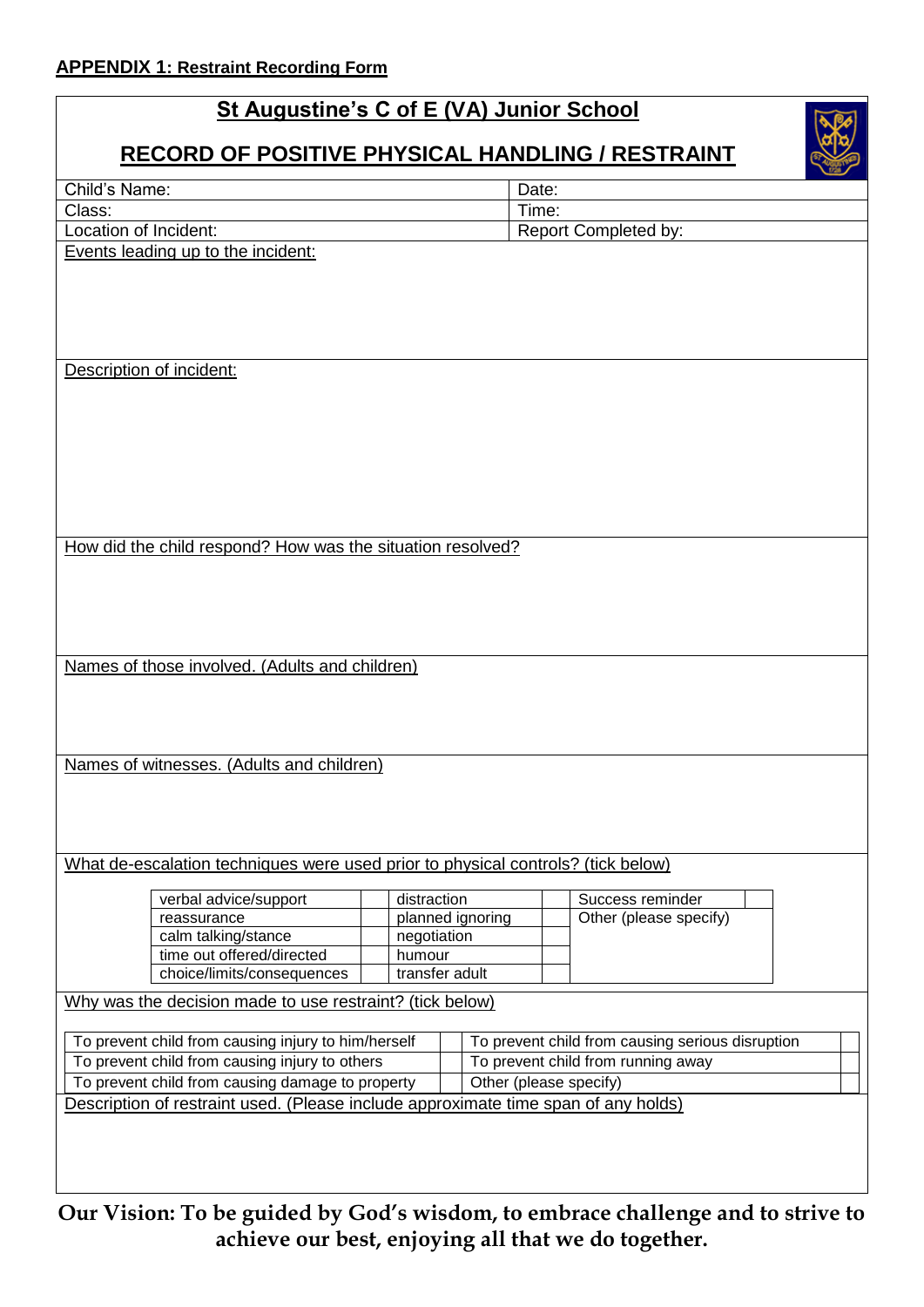| View of Child                              |                                                                |        |
|--------------------------------------------|----------------------------------------------------------------|--------|
|                                            | Report read and discussed with child?                          | YES/NO |
|                                            | Does the child agree with the content?                         | YES/NO |
| Child's comments                           |                                                                |        |
|                                            |                                                                |        |
|                                            |                                                                |        |
|                                            |                                                                |        |
|                                            |                                                                |        |
|                                            |                                                                |        |
|                                            |                                                                |        |
|                                            |                                                                |        |
|                                            |                                                                |        |
| Any injuries resulting from this incident? |                                                                |        |
|                                            |                                                                |        |
|                                            | Injury location and description. (Use a body map if necessary) |        |
|                                            |                                                                |        |
|                                            |                                                                |        |
|                                            |                                                                |        |
|                                            |                                                                |        |
|                                            |                                                                |        |
| Post-Incident Information                  |                                                                |        |
| What support offered to the child?         |                                                                |        |
|                                            |                                                                |        |
|                                            |                                                                |        |
|                                            |                                                                |        |
|                                            |                                                                |        |
|                                            |                                                                |        |
|                                            |                                                                |        |
|                                            |                                                                |        |
| What support offered to adult?             |                                                                |        |
|                                            |                                                                |        |
|                                            |                                                                |        |
|                                            |                                                                |        |
|                                            |                                                                |        |
|                                            |                                                                |        |
|                                            | When was the parent informed? (Date and time)                  |        |
| Parent's views                             |                                                                |        |
|                                            |                                                                |        |
|                                            |                                                                |        |
|                                            |                                                                |        |
|                                            |                                                                |        |
|                                            |                                                                |        |
|                                            |                                                                |        |
|                                            |                                                                |        |
|                                            |                                                                |        |
| Signed:                                    |                                                                | Date:  |